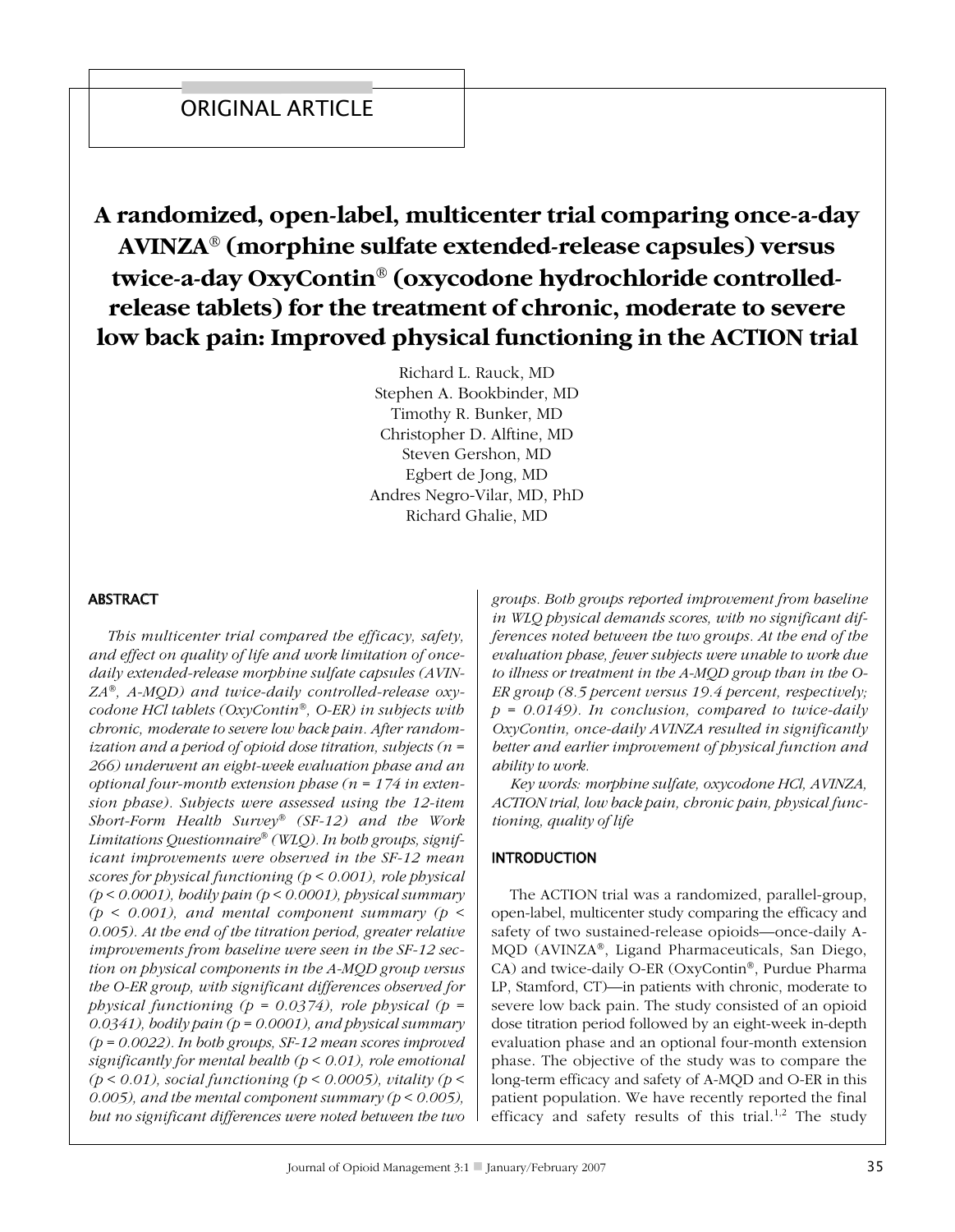showed that both A-MQD and O-ER significantly improve pain and sleep scores. During the evaluation phase of the study, these improvements were significantly greater in the A-MQD group than in the O-ER group, with a significantly lower morphine-equivalent daily dose and fewer ibuprofen rescue doses.<sup>1</sup> Better results in the A-MQD group continued to be observed during the extension phase of the study.<sup>2</sup> This report presents the final results of the trial, examining assessments of quality of life and work limitation in the study population.

# **METHODS**

## Population and study design

Detailed information about the patient population and trial design has been reported previously.<sup>1</sup> Eligible subjects between the ages of 30 and 70 with a history of low back pain of at least six months' duration who were not being treated with an extended-release opioid were randomized to receive either A-MQD once every 24 hours as a morning dose or O-ER every 12 hours. Subjects were instructed to take their study medication at the same time each day,  $\pm$  30 minutes. Ibuprofen was the only rescue medication permitted for breakthrough pain during the study. Subjects were allowed to enter the evaluation phase if their pain was stabilized by the study medication during the titration phase; stabilization was defined as the combination of 1) pain scores no greater than 4 on three consecutive days, based on a visual analogue scale ranging from  $0$  (no pain) to  $10$  (worst pain); 2) the same daily dose of study medication for seven consecutive days; and 3) two or fewer ibuprofen rescue doses needed over three consecutive days. During the eight-week evaluation phase of the study, detailed subject-derived information on pain, sleep, ibuprofen use for breakthrough pain, and daily opioid dose was obtained. Subjects who agreed to enroll in the optional four-month extension phase continued on the same study medication, with ibuprofen rescue as needed. Except for the first four weeks of the evaluation phase, the daily dose of study medication (but not the frequency of daily administration) was adjusted at the discretion of the treating physician to maintain an optimal balance of pain control and tolerability.

## Assessing quality of life and ability to work

The Short-Form Health Survey® (SF-12) is a validated, multipurpose, self-administered, 12-item health questionnaire derived from the more detailed SF-36 questionnaire.<sup>3</sup> It evaluates, for the preceding week, four physical domains (physical functioning, role physical, bodily pain, general health), four mental domains (vitality, social functioning, role emotional, mental health), and two summary health measures (physical component, mental component), with higher scores indicating better results. The Work Limitations Questionnaire® (WLQ) is a validated, self-administered questionnaire evaluating the subject's ability to work over the preceding two weeks.<sup>4</sup> It consists of 25 items that aggregate in four scales—time management, physical demands, mental-interpersonal demands, and output demands—with the scale score ranging from 0 (limited none of the time) to 100 (limited all of the time). The WLQ was administered only to the subset of subjects who identified themselves as being employed full time or part time upon entry into the study. The licensed version of both questionnaires was used, and no translations were made.

Both questionnaires were administered at baseline, at the end of the opioid dose titration period, at the end of Weeks 4 and 8 of the evaluation phase, and monthly during the extension phase, from Month 1 (i.e., Week 12 of the evaluation phase) to Month 4 (Week 24). Data input was performed by the subjects during monthly office visits using a handheld electronic diary specifically programmed for this study (PHT Corp., Charlestown, MA), without interference or assistance from healthcare providers.

## **Statistical methods**

Baseline demographics were compared between the two groups using the Wilcoxon two-sample test for continuous variables and the Pearson's  $\chi^2$  test for categorical variables. The SF-12 and WLQ variables were analyzed as absolute values and as absolute and relative changes from baseline values, with baseline values defined as those obtained upon enrollment in the study. Comparison of the baseline scores between the two groups was performed using the Wilcoxon t-test; comparison of the differences between groups for subsequent evaluations was performed with ANOVA, using baseline values as covariates; and within-group comparisons of changes over time were performed using the pairwise t-test. All comparisons were two-sided, and significance was attributed to p values less than 0.05.

# **RESULTS**

# **Subject disposition**

A total of 392 subjects were randomized (203 to A-MQD and 198 to O-ER). Of those, 268 subjects entered the evaluation phase, 220 completed the evaluation phase, 174 continued into the optional four-month extension phase, and 132 completed the extension phase. The baseline demographics of the two study groups were comparable except for the number of African-American subjects (31.1 percent in the A-MQD group versus 15.7 percent in the O-ER group,  $p < 0.02$ ) and subjects with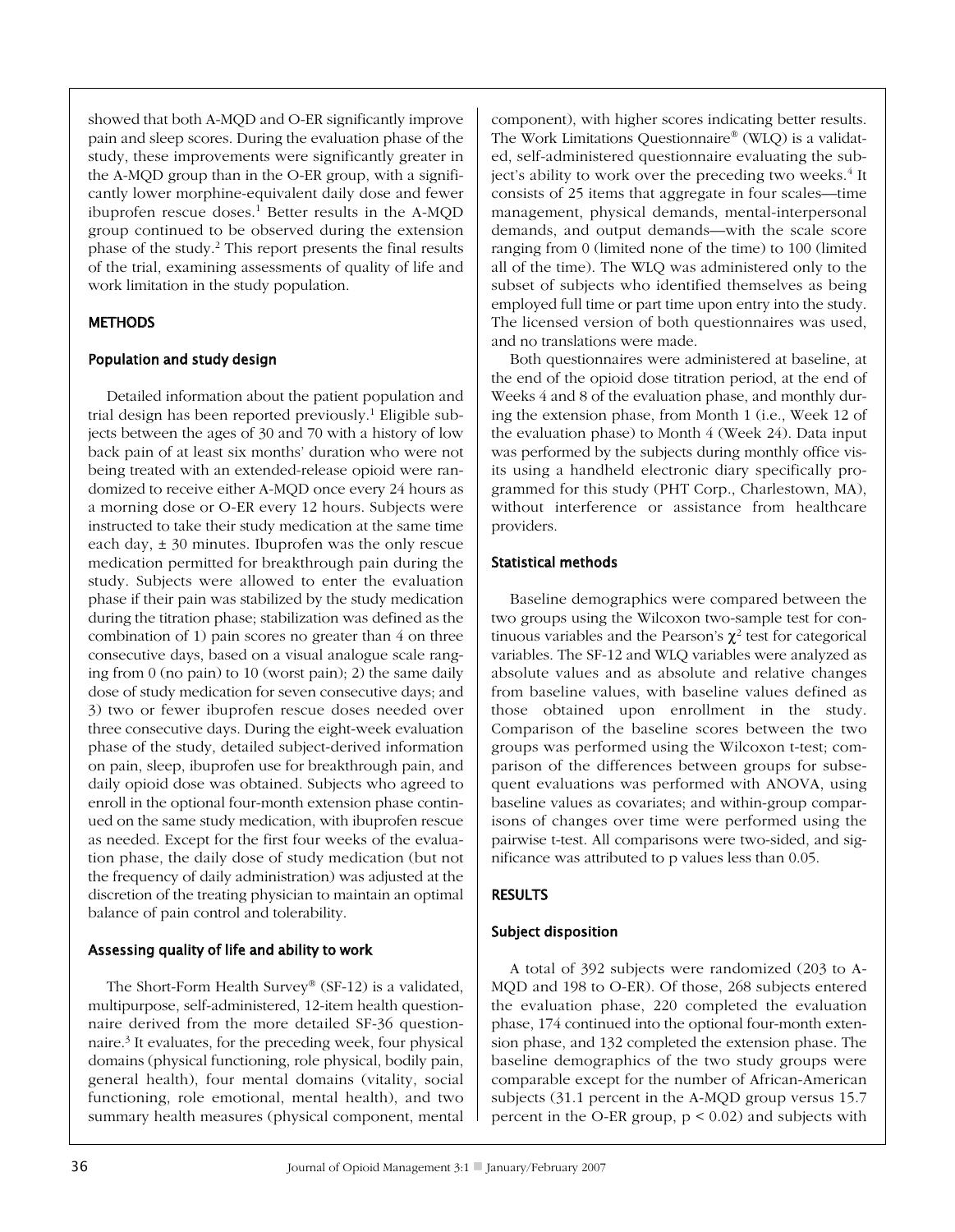

Figure 1. SF-12 physical component summary (mean scores ± standard deviations).

back pain associated with nerve involvement (36.9 percent in the A-MQD group versus 27 percent in the O-ER group,  $p \le 0.04$ ). Details on reasons for withdrawal from study and subject characteristics at different stages of the study were reported previously.<sup>1,2</sup>

#### SF-12 assessments

Adherence to answering the SF-12 questionnaires was high in both groups, ranging in the A-MQD group from 95 percent at baseline to 82 percent at Week 24 and in the O-ER group from 91 percent at baseline to 78 percent at Week 24. In both groups, there were significant improvements compared to baseline in the mean scores for all monthly SF-12 physical domain assessments for physical functioning ( $p \le 0.001$ ), role physical ( $p \le$  $(0.0001)$ , bodily pain ( $p < 0.0001$ ), and the physical component summary ( $p < 0.001$ ). For the general-health physical domain, mean scores were significantly improved in the A-MQD group at the end of the opioid dose titration phase ( $p = 0.0001$ ) and at Week 16 ( $p =$ 0.0174), and in the O-ER group at the end of the opioid dose titration phase ( $p = 0.0052$ ), Week 4 ( $p = 0.031$ ), and Week  $8(p = 0.0435)$ . In all physical domains, most of the improvement was achieved during opioid dose titration in the first weeks of treatment (Figure 1). The mean relative score improvements were generally better in the A-MQD group than in the O-ER group, and the differences were significant between the two groups at the end of the opioid dose titration period for all five physical domains (Table 1). The greatest relative score changes from baseline were noted in the bodily pain domain and were significantly better in the A-MQD group as compared to the O-ER group at the end of opioid dose titration ( $p =$ 0.0002), at evaluation Week  $8$  ( $p = 0.0002$ ), and at Month 1 ( $p = 0.0433$ ) and Month 2 ( $p = 0.0171$ ) of the extension phase.

In both groups, there were significant improvements from baseline in the mean scores for all monthly SF-12 assessments for the five mental domains: mental health  $(p < 0.01)$ , role emotional  $(p < 0.01)$ , social functioning  $(p < 0.0005)$ , vitality  $(p < 0.005)$ , and the mental component summary ( $p < 0.005$ ) (Figure 2). However, there were no differences between the two groups in terms of relative score changes from baseline in any of the mental domains (Table 2).

#### **WLQ** assessments

All four demands scores, as well as the summary index scores, remained stable throughout the study in both treatment groups, with no significant differences noted between the two groups (Table 3). At baseline, the two groups were comparable in terms of the proportion of responses to the question, "During the past four weeks, did you work or did you not work at all due to illness or treatment?" (Table 4). At evaluation Week 8, however, 19.4 percent of subjects in the O-ER group were unable to work, versus 8.5 percent in the A-MQD group ( $p =$  $0.0149$ .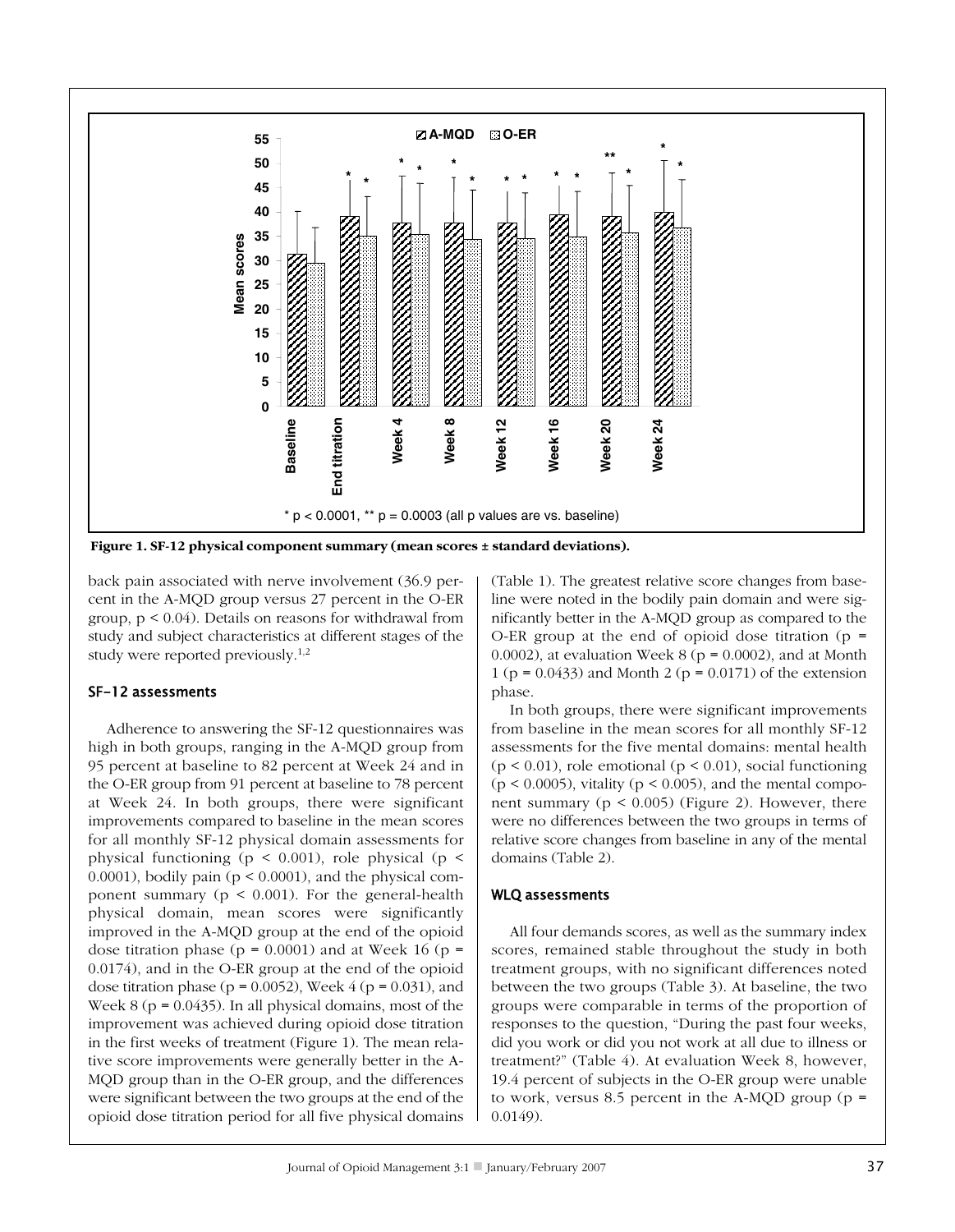| <b>Time</b>          |                   | Mean relative change from baseline (percent) |                  |                       |                   |                     |  |
|----------------------|-------------------|----------------------------------------------|------------------|-----------------------|-------------------|---------------------|--|
|                      | Group             | Physical<br>functioning                      | Role<br>physical | <b>Bodily</b><br>pain | General<br>health | Physical<br>summary |  |
| End of titration     | $A-MQD (n = 121)$ | 33.2                                         | 26.2             | 45.8                  | 14.3              | 30.8                |  |
|                      | $O-ER(n = 112)$   | 27.9                                         | 21.8             | 27.6                  | 10.3              | 22.9                |  |
|                      | p value*          | 0.0278                                       | 0.0127           | 0.0002                | 0.0264            | 0.0017              |  |
|                      | $A-MQD (n = 100)$ | 25.4                                         | 20.5             | 36.9                  | 9.7               | 19.8                |  |
| Evaluation<br>Week 4 | $O-ER(n = 84)$    | 25.9                                         | 24.9             | 28.0                  | 10.1              | 21.3                |  |
|                      | p value           | <b>NS</b>                                    | <b>NS</b>        | 0.081                 | <b>NS</b>         | <b>NS</b>           |  |
|                      | $A-MQD (n = 93)$  | 27.8                                         | 27.3             | 43.2                  | 10.4              | 22.6                |  |
| Evaluation<br>Week 8 | $O-ER(n = 84)$    | 24.3                                         | 23.7             | 25.5                  | 10.2              | 18.6                |  |
|                      | p value           | $_{\rm NS}$                                  | <b>NS</b>        | 0.0065                | <b>NS</b>         | $_{\rm NS}$         |  |
| Extension<br>Month 1 | A-MQD $(n = 69)$  | 25.2                                         | 26.8             | 40.1                  | 10.8              | 21.5                |  |
|                      | $O-ER(n = 71)$    | 19.0                                         | 22.8             | 26.4                  | 5.8               | 17.6                |  |
|                      | p value           | <b>NS</b>                                    | <b>NS</b>        | 0.0433                | <b>NS</b>         | $_{\rm NS}$         |  |
| Extension<br>Month 2 | $A-MQD (n = 55)$  | 31.0                                         | 27.9             | 44.3                  | 14.4              | 25.3                |  |
|                      | O-ER $(n = 70)$   | 21.9                                         | 22.0             | 27.5                  | 2.5               | 19.4                |  |
|                      | p value           | $_{\rm NS}$                                  | $_{\rm NS}$      | 0.0171                | $_{\rm NS}$       | <b>NS</b>           |  |
| Extension<br>Month 3 | $A-MQD (n = 50)$  | 25.3                                         | 27.7             | 44.5                  | 4.6               | 18.7                |  |
|                      | $O-ER(n = 69)$    | 23.1                                         | 23.2             | 32.1                  | $2.8\,$           | 22.6                |  |
|                      | p value           | NS                                           | <b>NS</b>        | $_{\rm NS}$           | <b>NS</b>         | $_{\rm NS}$         |  |
| Extension<br>Month 4 | A-MQD $(n = 43)$  | 33.8                                         | 24.5             | 45.4                  | 6.0               | 22.8                |  |
|                      | O-ER $(n = 54)$   | 28.0                                         | 28.2             | 31.8                  | 4.8               | 27.3                |  |
|                      | p value           | NS                                           | $_{\rm NS}$      | <b>NS</b>             | $_{\rm NS}$       | $_{\rm NS}$         |  |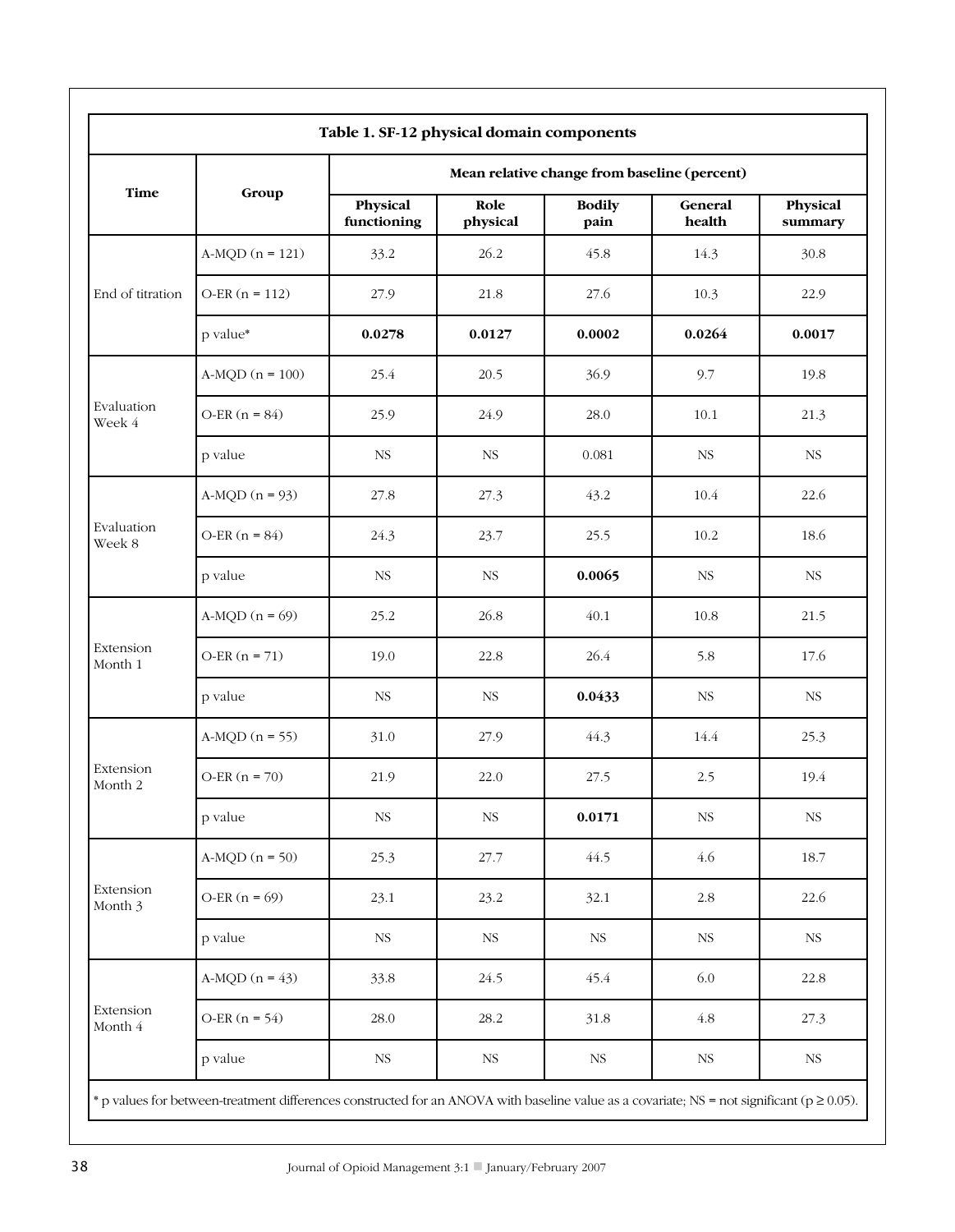

Figure 2. SF-12 mental component summary (mean scores  $\pm$  standard deviations).

#### **DISCUSSION**

The ACTION trial compared the effectiveness of oncedaily A-MQD and twice-daily O-ER, each with a unique modified-release profile, in the management of chronic, moderate to severe low back pain. We have previously reported that both A-MQD and O-ER significantly improved pain and sleep scores during the eight-week evaluation phase of the study, that A-MQD resulted in significantly better improvement in pain and sleep scores while requiring a significantly lower daily morphine dose, and that the two study medications resulted in comparable incidence and severity of opioid-induced side effects. $1,2$ 

Chronic low back pain is not only a cause of significant suffering; it is often associated with disability, resulting in a considerable socioeconomic impact. One study has estimated the total healthcare expenditures incurred by individuals with low back pain at \$90.7 billion and the total incremental expenditures attributable to back pain at \$26.3 billion.<sup>5</sup> Low back pain is one of the most common causes of work disability and accounts for about a quarter of workers' compensation costs.<sup>6</sup> Therefore, clinical management of low back pain should aim at providing the best possible pain relief as well as at preserving physical function, with the goal of preventing disability or reducing its severity. Several trials have studied shortacting and extended-release opioids for chronic noncancer pain and have reported improvement in patient self-reports of pain intensity, but few trials have assessed whether pain relief is also associated with functional gains. Where specific functional assessments have been performed, findings have been equivocal, with functional improvements noted in some studies but not in others.<sup>7-10</sup> Since opioids have been shown to provide significant pain relief in most studies, divergence in functional outcomes is likely due to reasons other than lack of pain control, such as the small number of subjects evaluated in a study, the heterogeneity in the patient population, and incomplete functional-data collection. It may also be that in some individuals, disability is too advanced to be reversible.

The ACTION trial was well suited to an evaluation of the effect of opioid therapy on functional status because it enrolled a large number of subjects who were treated for several months and because it involved a randomized study design that mitigated the risk of patient-selection bias. Two validated and complementary functional questionnaires were used in the study, in accordance with the IMMPACT recommendations for outcome measures in clinical trials involving patients with chronic pain.<sup>11</sup> We selected the SF-12, a disease-nonspecific functional health survey, instead of the more commonly used SF-36 because it is briefer and amenable to repeated testing, as confirmed by the adherence rate of between 80 and 90  $\,$ percent observed in the trial. The study did not include objective functional capacity assessments, such as measurement of active range of motion of the lumbar spine, or static and dynamic strength testing because their impact on this large trial would have been prohibitive in terms of both subject time demands and cost.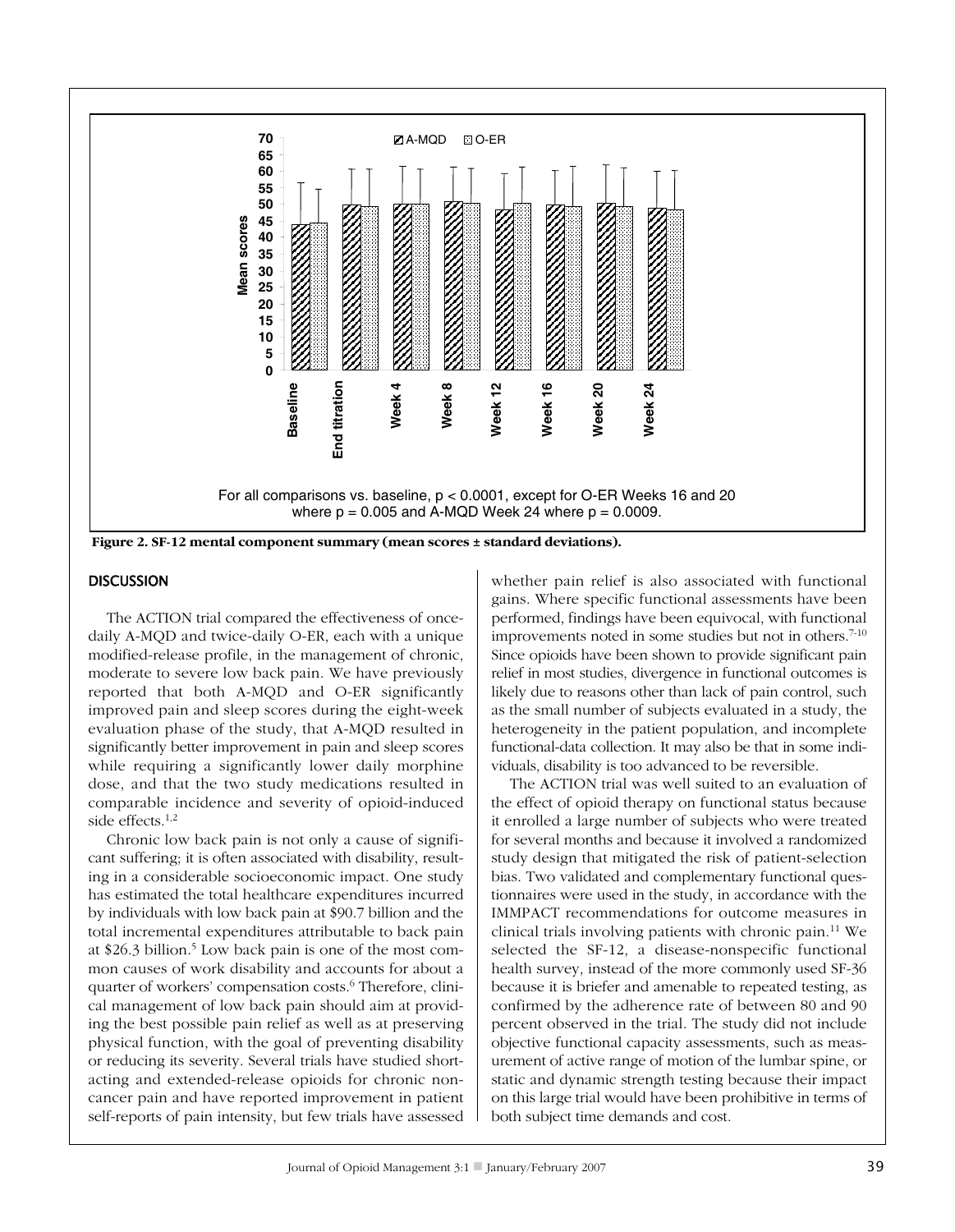| <b>Time</b>          |                   | Mean relative change from baseline (percent) |                       |                   |                  |                   |  |
|----------------------|-------------------|----------------------------------------------|-----------------------|-------------------|------------------|-------------------|--|
|                      | Group             | <b>Vitality</b>                              | Social<br>functioning | Role<br>emotional | Mental<br>health | Mental<br>summary |  |
| End of titration     | $A-MQD (n = 121)$ | 15.6                                         | 29.1                  | 27.4              | 21.5             | 18.2              |  |
|                      | $O-ER(n = 112)$   | 14.7                                         | 25.8                  | 23.1              | 14.9             | 13.0              |  |
|                      | p value*          | $_{\rm NS}$                                  | <b>NS</b>             | <b>NS</b>         | 0.0578           | $_{\rm NS}$       |  |
|                      | $A-MQD (n = 100)$ | 15.2                                         | 26.1                  | 26.7              | 24.0             | 21.2              |  |
| Evaluation<br>Week 4 | O-ER $(n = 84)$   | 14.6                                         | 27.7                  | 26.5              | 18.9             | 16.2              |  |
|                      | p value           | $_{\rm NS}$                                  | <b>NS</b>             | <b>NS</b>         | <b>NS</b>        | <b>NS</b>         |  |
| Evaluation<br>Week 8 | A-MQD $(n = 93)$  | 16.9                                         | 32.8                  | 30.4              | 25.5             | 23.0              |  |
|                      | O-ER $(n = 84)$   | 13.8                                         | 20.7                  | 31.5              | 17.5             | 16.4              |  |
|                      | p value           | <b>NS</b>                                    | 0.0087                | <b>NS</b>         | <b>NS</b>        | <b>NS</b>         |  |
|                      | A-MQD $(n = 69)$  | 17.8                                         | 34.1                  | 35.4              | 25.5             | 25.9              |  |
| Extension<br>Month 1 | $O-ER(n = 71)$    | 14.5                                         | 26.0                  | 23.3              | 15.2             | 14.8              |  |
|                      | p value           | $_{\rm NS}$                                  | <b>NS</b>             | $_{\rm NS}$       | <b>NS</b>        | $_{\rm NS}$       |  |
| Extension<br>Month 2 | $A-MQD (n = 55)$  | 20.6                                         | 30.4                  | 33.6              | 27.9             | 24.8              |  |
|                      | $O-ER(n = 70)$    | 12.1                                         | 25.0                  | 22.3              | 11.1             | 11.2              |  |
|                      | p value           | $_{\rm NS}$                                  | $_{\rm NS}$           | $_{\rm NS}$       | $_{\rm NS}$      | $_{\rm NS}$       |  |
| Extension<br>Month 3 | A-MQD $(n = 50)$  | 23.5                                         | 35.3                  | 40.7              | 31.5             | 32.1              |  |
|                      | O-ER $(n = 69)$   | 12.7                                         | 23.3                  | 21.3              | 10.9             | 10.0              |  |
|                      | p value           | $_{\rm NS}$                                  | <b>NS</b>             | $_{\rm NS}$       | $_{\rm NS}$      | NS                |  |
| Extension<br>Month 4 | A-MQD $(n = 43)$  | 16.5                                         | 30.9                  | 34.6              | 28.7             | 25.0              |  |
|                      | O-ER $(n = 54)$   | 14.3                                         | 23.9                  | 17.1              | 11.6             | 9.3               |  |
|                      | p value           | $_{\rm NS}$                                  | <b>NS</b>             | $_{\rm NS}$       | $_{\rm NS}$      | $_{\rm NS}$       |  |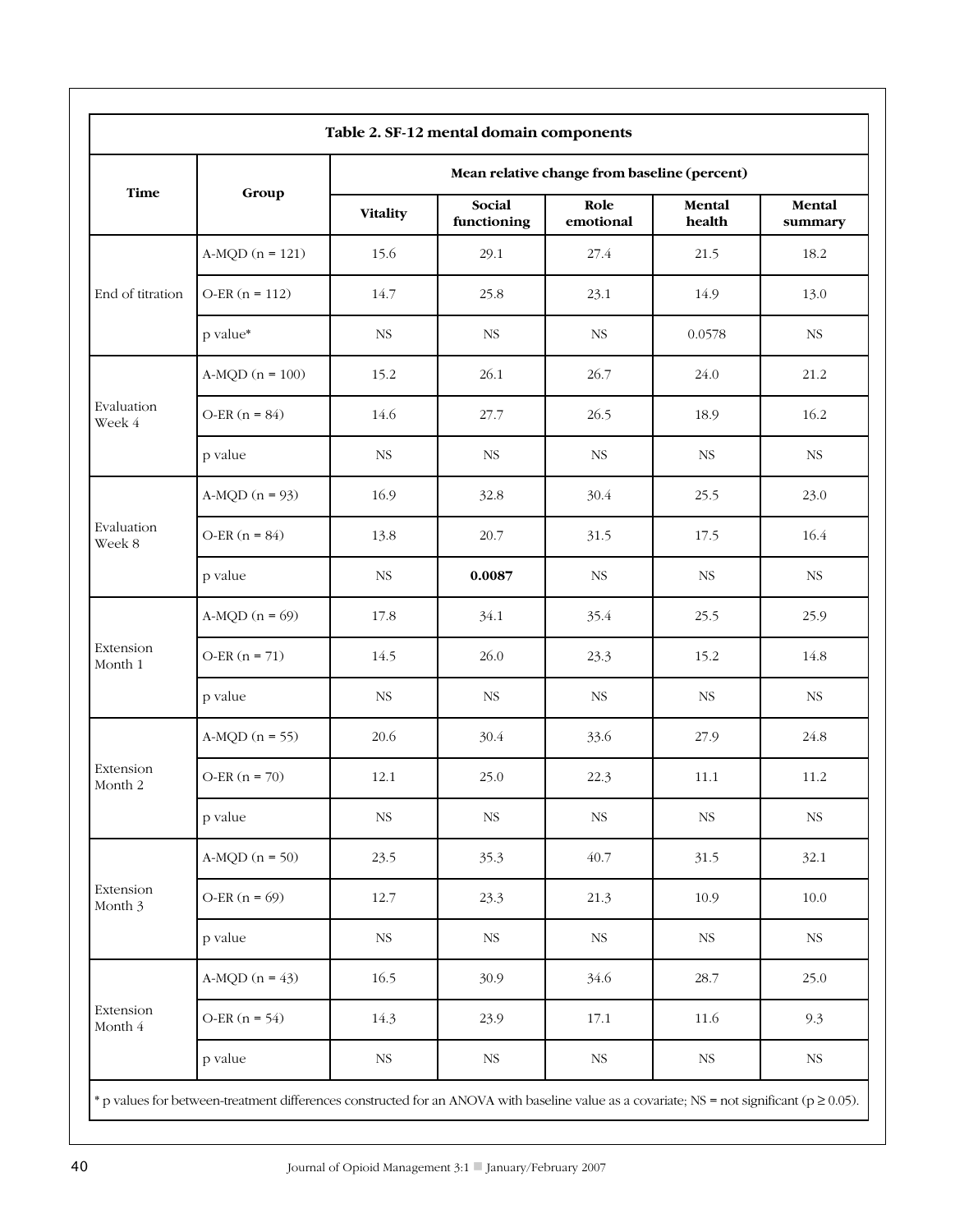| Table 3. Work Limitations Questionnaire |                                 |                     |          |        |        |              |  |
|-----------------------------------------|---------------------------------|---------------------|----------|--------|--------|--------------|--|
| <b>Time</b>                             |                                 | Mean demands score* |          |        |        |              |  |
|                                         | Group                           | Time                | Physical | Mental | Output | <b>Index</b> |  |
| Baseline                                | A-MQD                           | 54.9                | 40.5     | 72.6   | 67.3   | 18.2         |  |
|                                         | $O-ER$                          | 53.3                | 43.7     | 74.2   | 67.1   | 18.3         |  |
|                                         | A-MQD                           | 72.1                | 26.4     | 84.6   | 82.9   | 21.5         |  |
| End of titration                        | $O-ER$                          | 73.5                | 29.3     | 81.9   | 76.9   | 20.5         |  |
| Evaluation                              | A-MQD                           | 74.1                | 24.2     | 84.9   | 83.0   | 21.3         |  |
| Week 4                                  | $O-ER$                          | 71.1                | 27.2     | 80.6   | 78.6   | 20.1         |  |
| Evaluation                              | A-MQD                           | 74.4                | 26.4     | 87.4   | 87.0   | 22.1         |  |
| Week 8                                  | $O-ER$                          | 75.3                | 24.2     | 85.5   | 78.0   | 20.9         |  |
| Extension                               | A-MQD                           | 73.3                | 26.1     | 83.3   | 80.7   | 21.1         |  |
| Month 1                                 | $\mathrm{O}\text{-}\mathrm{ER}$ | 79.9                | 23.0     | 85.3   | 78.2   | 20.9         |  |
| Extension                               | A-MQD                           | 78.4                | 24.3     | 83.9   | 81.0   | 21.2         |  |
| Month 2                                 | $O-ER$                          | 79.3                | 20.8     | 84.6   | 77.3   | 21.0         |  |
| Extension<br>Month 3                    | A-MQD                           | 72.4                | 23.4     | 86.1   | 83.7   | 21.8         |  |
|                                         | $O-ER$                          | 77.9                | 29.7     | 81.1   | 78.7   | 20.8         |  |
| Extension<br>Month 4                    | A-MQD                           | 79.2                | 23.1     | 88.9   | 86.0   | 22.6         |  |
|                                         | $O-ER$                          | 70.6                | 22.6     | 81.3   | 79.4   | 19.6         |  |

\* Scale: 0 (limited none of the time) to 100 (limited all of the time).

This study showed that both A-MQD and O-ER led to significant improvement on both the physical and mental components of the SF-12. Physical functioning scores improved by approximately 20 to 30 percent, and almost all of the gains were already achieved by the end of the opioid dose titration phase, when the first post-baseline assessment was performed. Improved physical functioning continued to be noted in subsequent monthly assessments made over a total of more than seven months of follow-up study. At the end of dose titration, subjects treated with A-MQD reported significantly better improvement in all physical component scores than subjects treated with O-ER, with an average summary physical score improvement of 30.8 percent in the A-MQD group versus 22.9 percent in the O-ER group (p =  $0.0017$ ). The relative advantage of A-MQD continued to be seen during the evaluation and extension phases of the study, but the difference with O-ER was no longer significant, possibly due to subject withdrawal having reduced the statistical power of the study.

Within the SF-12 physical domain components, the main difference between the two study groups was noted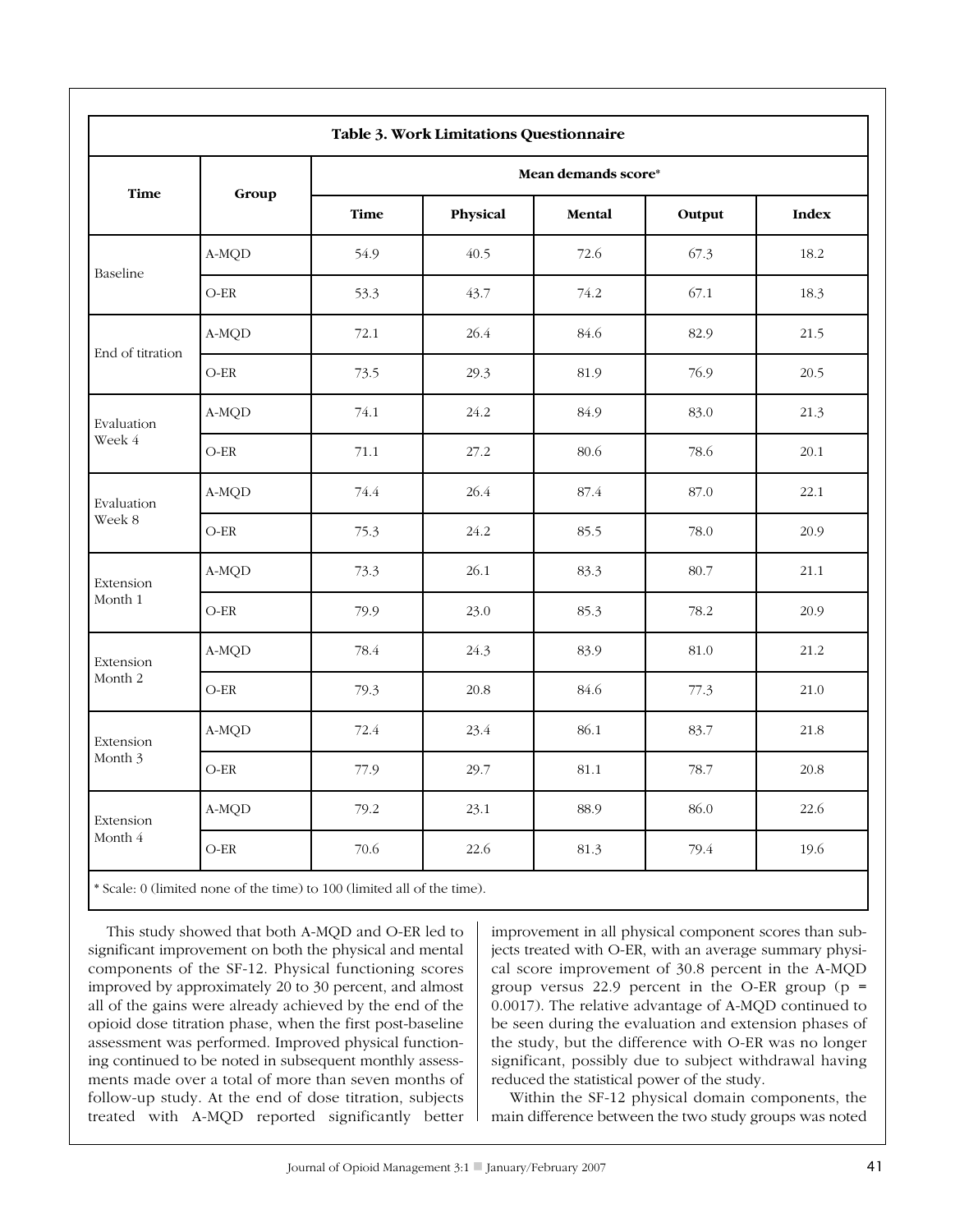|                                     | A-MOD             | $O-ER$             | p value*  |  |
|-------------------------------------|-------------------|--------------------|-----------|--|
| Baseline                            |                   |                    |           |  |
| Worked during past four weeks       | 56 (90.3 percent) | 41 (93.2 percent)  | <b>NS</b> |  |
| Did not work during past four weeks | $6(9.7)$ percent) | 3 (6.8 percent)    |           |  |
| End of titration                    |                   |                    |           |  |
| Worked during past four weeks       | 64 (97.0 percent) | 39 (97.5 percent)  |           |  |
| Did not work during past four weeks | $2(3.0$ percent)  | $1(2.5$ percent)   | <b>NS</b> |  |
| <b>Evaluation Week 4</b>            |                   |                    |           |  |
| Worked during past four weeks       | 48 (90.6 percent) | 34 (94.4 percent)  | <b>NS</b> |  |
| Did not work during past four weeks | $5(9.4)$ percent) | 2(5.6 percent)     |           |  |
| <b>Evaluation Week 8</b>            |                   |                    |           |  |
| Worked during past four weeks       | 43 (91.5 percent) | 25 (80.6 percent)  |           |  |
| Did not work during past four weeks | $4(8.5$ percent)  | $6(19.4)$ percent) | 0.0149    |  |

in the relative improvement from baseline for bodily pain scores, which were better in the A-MQD group at each of the six follow-up assessments, with a significant difference achieved at the end of opioid dose titration, Week 8 of the evaluation phase, and Months 1 and 2 of the extension phase. This outcome corroborates the findings of the visual analogue pain scale from the Brief Pain Inventory, which also showed significantly better results in the A-MQD group.<sup>1</sup> Using two independent evaluation methodologies, the SF-12 and the WLQ pain scale, the study has confirmed that once-daily A-MQD results in better pain control than twice-daily O-ER in patients with chronic low back pain.

Other studies have also shown improved physical function associated with pain relief after therapy with A-MQD in patients with different types of chronic, moderate to severe noncancer pain. In a randomized, doubleblind, Phase III trial conducted in osteoarthritic subjects, Caldwell et al.<sup>12</sup> showed that the mean WOMAC physical function score improved by 18 percent at Week 4 with A-MQD, compared to an improvement of 8 percent with placebo. In a real-world-conditions, single-arm study of 492 subjects with nonmalignant chronic pain, Adams et al.<sup>13</sup> showed that A-MQD significantly increased the proportion of subjects who reported an improvement in ability for moderate-intensity activities such as "climbing one flight of stairs" ( $p = 0.008$ ) and "bending, kneeling, or

stooping" ( $p = 0.0005$ ). In addition, treatment with A-MQD significantly decreased the proportion of subjects who reported that "problems with functioning occurred 7 days a week," from 81 percent at baseline to 67 percent at Month  $3 (p < 0.01)$ .

In a randomized trial conducted in subjects with various chronic, nonmalignant pains that compared O-ER given every eight or 12 hours to polymer-coated extended-release morphine sulfate (Kadian®, Alpharma Branded Products Division, Inc., Piscataway, NJ) given every 12 or 24 hours, functional status was evaluated by the SF-36 health questionnaire at baseline, Week 4, and Week  $24.^{14}$  In 43 evaluable subjects treated with O-ER, the physical component summary scores improved by a modest 7 percent, from a mean of 31.1 at baseline to a mean of  $33.2$  at Week 24 ( $p < 0.05$ ), and there were no significant improvements in the mental component summary scores.

# **CONCLUSION**

The ACTION trial has shown that in subjects with chronic, moderate to severe low back pain who are stabilized on opioid therapy, both AVINZA<sup>®</sup> and OxyContin<sup>®</sup> significantly improve pain, sleep, and physical functioning for up to seven months on study. The study also showed that AVINZA® results in significantly better pain